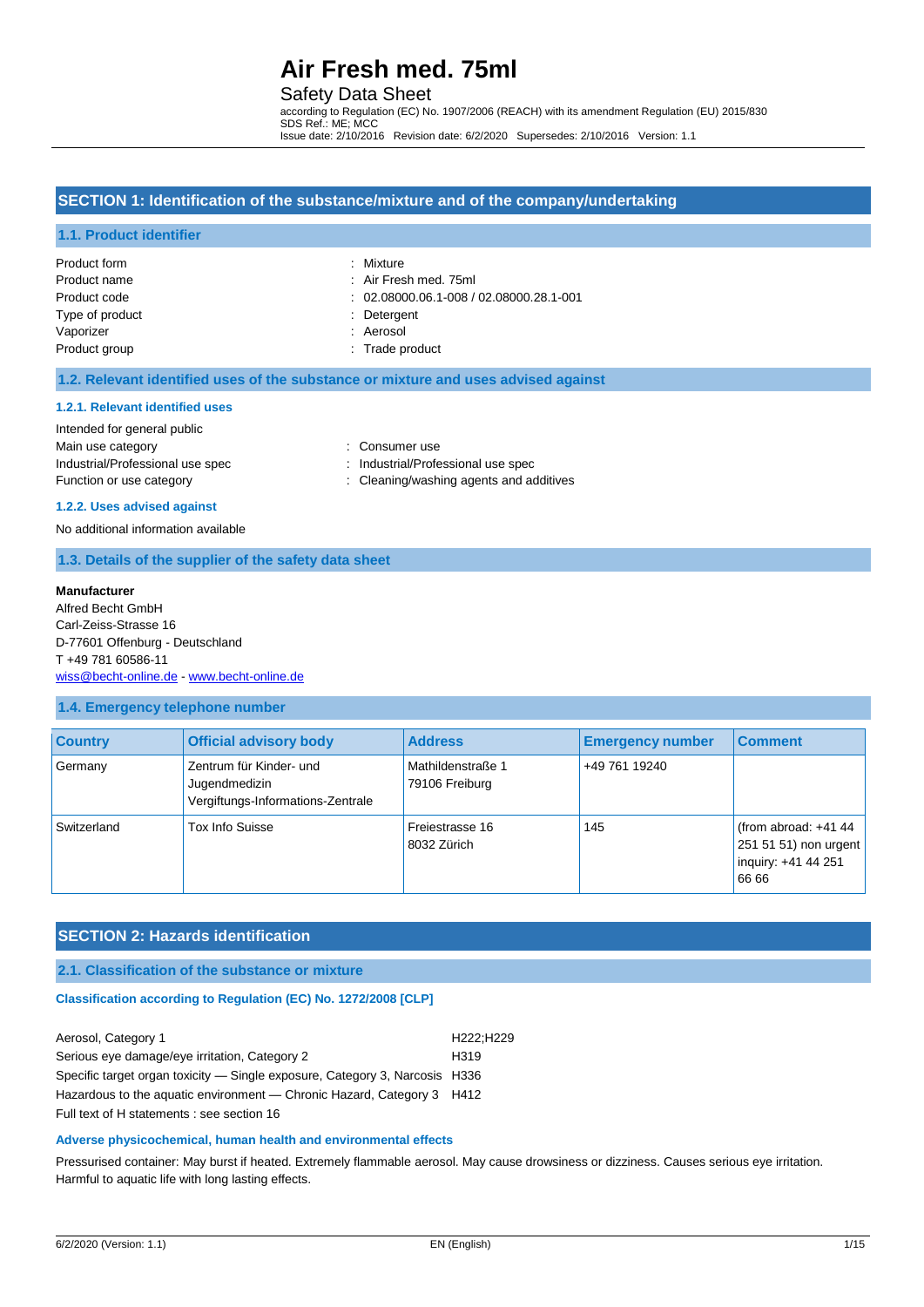# Safety Data Sheet

according to Regulation (EC) No. 1907/2006 (REACH) with its amendment Regulation (EU) 2015/830

### **2.2. Label elements**

### **Labelling according to Regulation (EC) No. 1272/2008 [CLP]**

| Hazard pictograms (CLP) |  |
|-------------------------|--|
|                         |  |

| Hazard pictograms (CLP)        | GHS02<br>GHS07                                                                                                                                       |
|--------------------------------|------------------------------------------------------------------------------------------------------------------------------------------------------|
| Signal word (CLP)              | Danger                                                                                                                                               |
| Hazardous ingredients          | : propan-2-ol; isopropyl alcohol; isopropanol                                                                                                        |
| Hazard statements (CLP)        | : H222 - Extremely flammable aerosol.                                                                                                                |
|                                | H229 - Pressurised container: May burst if heated.                                                                                                   |
|                                | H319 - Causes serious eye irritation.                                                                                                                |
|                                | H336 - May cause drowsiness or dizziness.                                                                                                            |
|                                | H412 - Harmful to aquatic life with long lasting effects.                                                                                            |
| Precautionary statements (CLP) | : P102 - Keep out of reach of children.                                                                                                              |
|                                | P210 - Keep away from sparks, hot surfaces, heat, open flames. No smoking.                                                                           |
|                                | P211 - Do not spray on an open flame or other ignition source.                                                                                       |
|                                | P251 - Do not pierce or burn, even after use.                                                                                                        |
|                                | P305+P351+P338 - IF IN EYES: Rinse cautiously with water for several minutes. Remove<br>contact lenses, if present and easy to do. Continue rinsing. |
|                                | P410+P412 - Protect from sunlight. Do not expose to temperatures exceeding 50 °C/122 °F.                                                             |
|                                | P501 - Dispose of contents/container to Collection point.                                                                                            |
| <b>EUH-statements</b>          | : EUH208 - Contains LIMONENE, citral. May produce an allergic reaction.                                                                              |
| 2.3. Other hazards             |                                                                                                                                                      |

No additional information available

# **SECTION 3: Composition/information on ingredients**

### **3.1. Substances**

## Not applicable

#### **3.2. Mixtures**

| <b>Name</b>                                                                                         | <b>Product identifier</b>                                                                             | $\frac{9}{6}$    | <b>Classification according to</b><br><b>Regulation (EC) No.</b><br>1272/2008 [CLP] |
|-----------------------------------------------------------------------------------------------------|-------------------------------------------------------------------------------------------------------|------------------|-------------------------------------------------------------------------------------|
| propan-2-ol; isopropyl alcohol; isopropanol                                                         | (CAS-No.) 67-63-0<br>(EC-No.) 200-661-7<br>(EC Index-No.) 603-117-00-0<br>(REACH-no) 01-2119457558-25 | $\geq 30 - 50$   | Flam. Lig. 2, H225<br>Eye Irrit. 2, H319<br>STOT SE 3, H336                         |
| Butane n-<br>(Note $C$ )(Note U)                                                                    | (CAS-No.) 106-97-8<br>(EC-No.) 203-448-7<br>(EC Index-No.) 601-004-00-0                               | $\geq 20 - < 30$ | Flam. Gas 1A, H220                                                                  |
| Propane<br>(Note U)                                                                                 | (CAS-No.) 74-98-6<br>(EC-No.) 200-827-9<br>(EC Index-No.) 601-003-00-5                                | $\geq 10 - < 15$ | Flam. Gas 1A, H220                                                                  |
| Isobutane<br>(Note C)(Note U)                                                                       | (CAS-No.) 75-28-5<br>(EC-No.) 200-857-2<br>(EC Index-No.) 601-004-00-0                                | $\ge 5 - < 10$   | Flam. Gas 1A, H220                                                                  |
| Propane-1,2-diol<br>substance with national workplace exposure limit(s)<br>(GB, IE, LT, LV, NO, PL) | (CAS-No.) 57-55-6<br>(EC-No.) 200-338-0<br>(REACH-no) 01-2119456809-23                                | $\ge 1 - 5$      | Not classified                                                                      |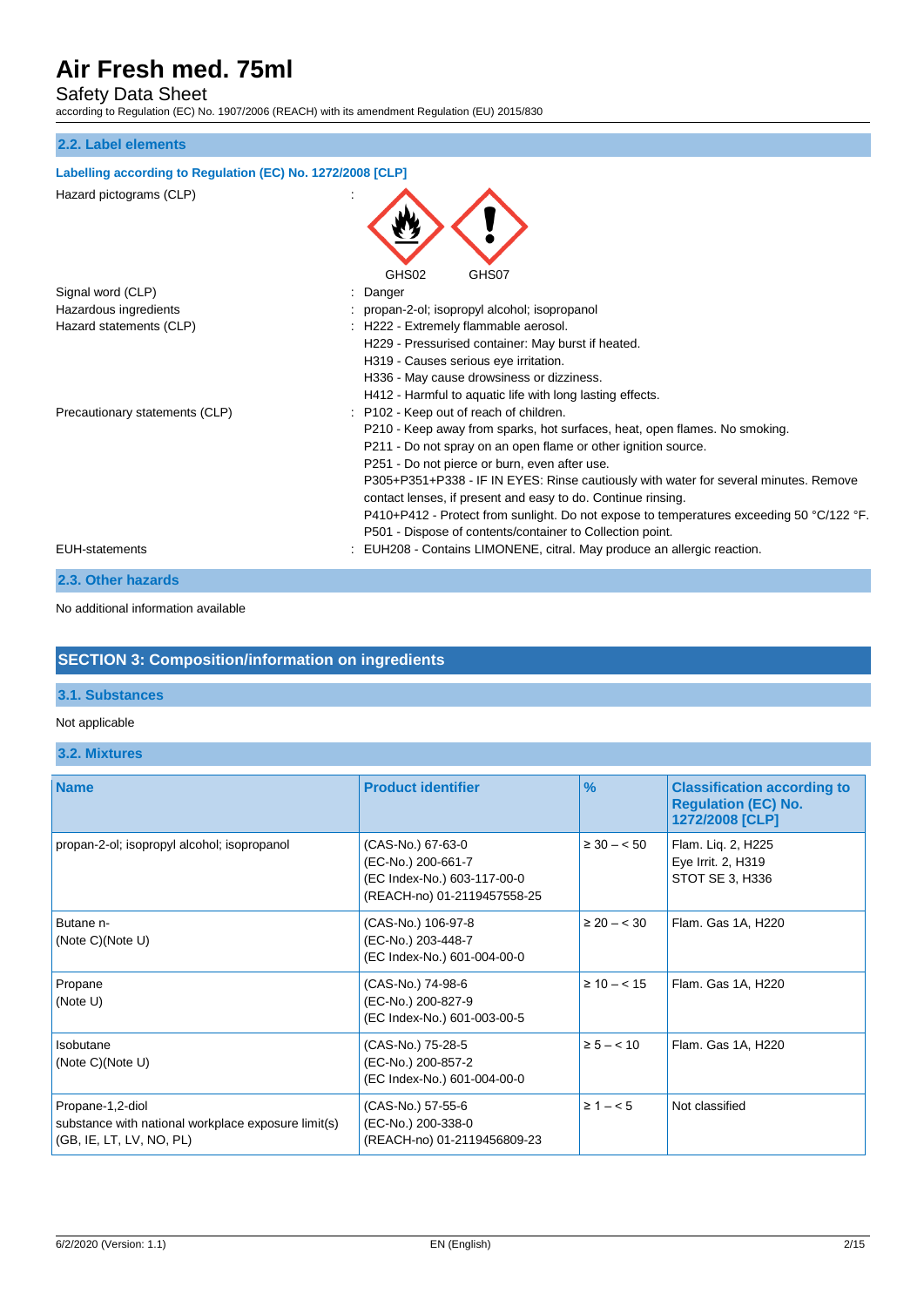# Safety Data Sheet

according to Regulation (EC) No. 1907/2006 (REACH) with its amendment Regulation (EU) 2015/830

| $(R)$ -p-mentha-1,8-diene; d-limonene<br>(Note C) | (CAS-No.) 5989-27-5<br>(EC-No.) 227-813-5<br>(EC Index-No.) 601-029-00-7<br>(REACH-no) 01-2119529223-47 | $\ge 0.1 - 1.1$ | Flam. Lig. 3, H226<br>Skin Irrit. 2, H315<br>Skin Sens. 1, H317<br>Aquatic Acute 1, H400<br>Aquatic Chronic 1, H410 |
|---------------------------------------------------|---------------------------------------------------------------------------------------------------------|-----------------|---------------------------------------------------------------------------------------------------------------------|
| citral                                            | (CAS-No.) 5392-40-5<br>(EC-No.) 226-394-6<br>(EC Index-No.) 605-019-00-3                                | $\ge 0.1 - 1.1$ | Skin Irrit. 2, H315<br><b>Skin Sens. 1, H317</b>                                                                    |

Note C : Some organic substances may be marketed either in a specific isomeric form or as a mixture of several isomers. In this case the supplier must state on the label whether the substance is a specific isomer or a mixture of isomers.

Note U (Table 3): When put on the market gases have to be classified as 'Gases under pressure', in one of the groups compressed gas, liquefied gas, refrigerated liquefied gas or dissolved gas. The group depends on the physical state in which the gas is packaged and therefore has to be assigned case by case.

Full text of H-statements: see section 16

| <b>SECTION 4: First aid measures</b>                             |                                                                                                                                                                                     |
|------------------------------------------------------------------|-------------------------------------------------------------------------------------------------------------------------------------------------------------------------------------|
| 4.1. Description of first aid measures                           |                                                                                                                                                                                     |
| First-aid measures general                                       | : Never give anything by mouth to an unconscious person. If you feel unwell, seek medical<br>advice (show the label where possible).                                                |
| First-aid measures after inhalation                              | : Remove person to fresh air and keep comfortable for breathing. Allow affected person to<br>breathe fresh air.                                                                     |
| First-aid measures after skin contact                            | : Remove affected clothing and wash all exposed skin area with mild soap and water,<br>followed by warm water rinse. Wash skin with plenty of water.                                |
| First-aid measures after eye contact                             | : Rinse cautiously with water for several minutes. Remove contact lenses, if present and easy<br>to do. Continue rinsing. If eye irritation persists: Get medical advice/attention. |
| First-aid measures after ingestion                               | : Rinse mouth. Do NOT induce vomiting. Obtain emergency medical attention. Call a poison<br>center or a doctor if you feel unwell.                                                  |
| 4.2. Most important symptoms and effects, both acute and delayed |                                                                                                                                                                                     |
| Symptoms/effects<br>Symptoms/effects after eye contact           | : May cause drowsiness or dizziness.<br>: Eye irritation.                                                                                                                           |

**4.3. Indication of any immediate medical attention and special treatment needed**

Treat symptomatically.

| <b>SECTION 5: Firefighting measures</b>                                             |                                                                                                                                                                                                                                                                                                                                                                                                                       |
|-------------------------------------------------------------------------------------|-----------------------------------------------------------------------------------------------------------------------------------------------------------------------------------------------------------------------------------------------------------------------------------------------------------------------------------------------------------------------------------------------------------------------|
| 5.1. Extinguishing media                                                            |                                                                                                                                                                                                                                                                                                                                                                                                                       |
| Suitable extinguishing media<br>Unsuitable extinguishing media                      | : Foam. Dry powder. Carbon dioxide. Water spray. Sand.<br>: Strong water jet.                                                                                                                                                                                                                                                                                                                                         |
| 5.2. Special hazards arising from the substance or mixture                          |                                                                                                                                                                                                                                                                                                                                                                                                                       |
| Fire hazard<br>Explosion hazard<br>Hazardous decomposition products in case of fire | : Extremely flammable aerosol.<br>Heat may build pressure, rupturing closed containers, spreading fire and increasing risk of<br>burns and injuries.<br>: Toxic fumes may be released.                                                                                                                                                                                                                                |
| 5.3. Advice for firefighters                                                        |                                                                                                                                                                                                                                                                                                                                                                                                                       |
| Firefighting instructions<br>Protection during firefighting                         | : Use water spray or fog for cooling exposed containers. Exercise caution when fighting any<br>chemical fire. Prevent fire fighting water from entering the environment. DO NOT fight fire<br>when fire reaches explosives. Evacuate area.<br>: Do not enter fire area without proper protective equipment, including respiratory protection.<br>Do not attempt to take action without suitable protective equipment. |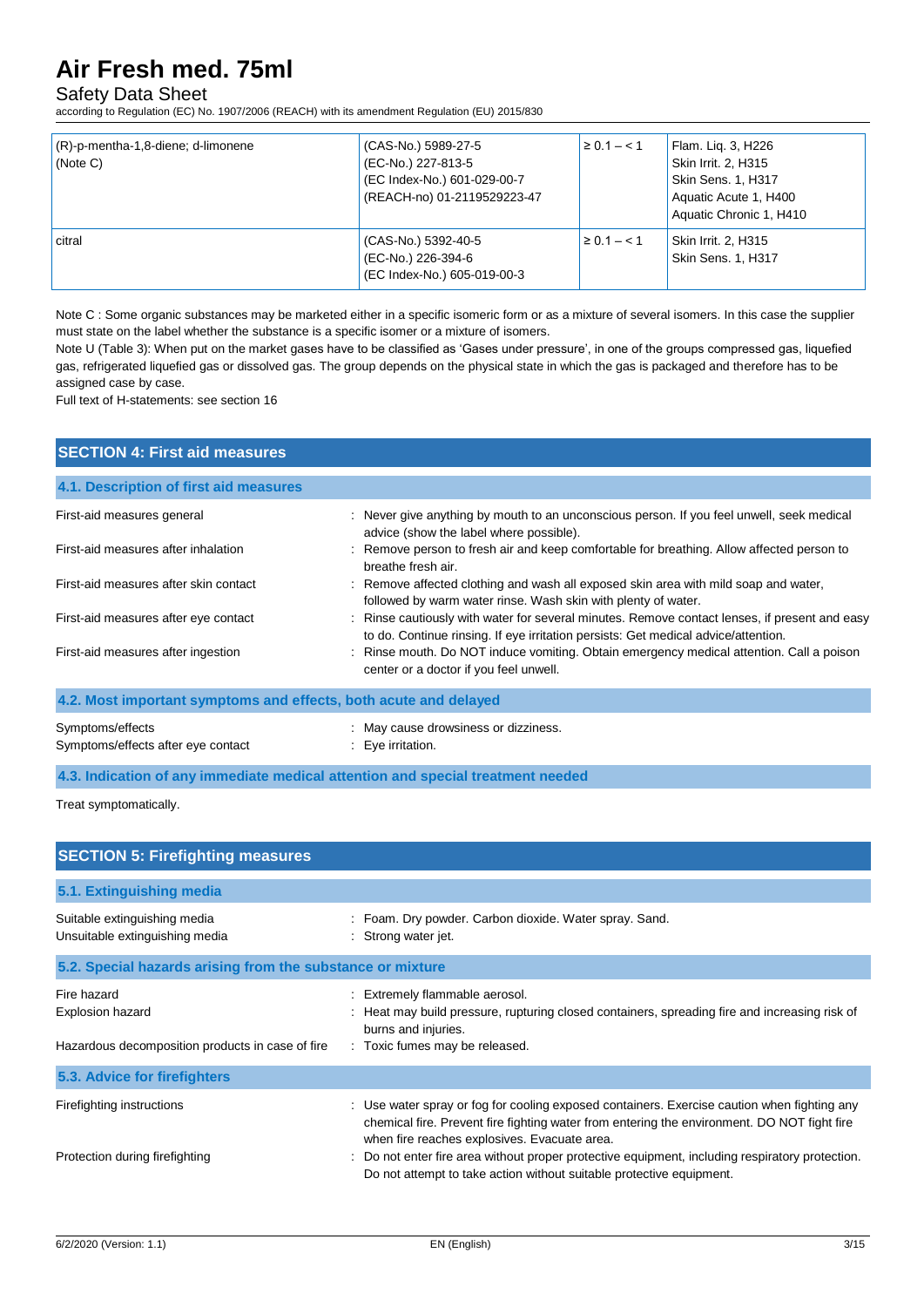# Safety Data Sheet

according to Regulation (EC) No. 1907/2006 (REACH) with its amendment Regulation (EU) 2015/830

| <b>SECTION 6: Accidental release measures</b>                            |                                                                                                                                                                                                              |  |
|--------------------------------------------------------------------------|--------------------------------------------------------------------------------------------------------------------------------------------------------------------------------------------------------------|--|
| 6.1. Personal precautions, protective equipment and emergency procedures |                                                                                                                                                                                                              |  |
| General measures                                                         | : No open flames. No smoking. Isolate from fire, if possible, without unnecessary risk.<br>Remove ignition sources.                                                                                          |  |
| 6.1.1. For non-emergency personnel                                       |                                                                                                                                                                                                              |  |
| Emergency procedures                                                     | : No open flames, no sparks, and no smoking. Avoid contact with skin and eyes.                                                                                                                               |  |
| 6.1.2. For emergency responders                                          |                                                                                                                                                                                                              |  |
| Protective equipment                                                     | : Do not attempt to take action without suitable protective equipment. Equip cleanup crew<br>with proper protection. For further information refer to section 8: "Exposure<br>controls/personal protection". |  |
| Emergency procedures                                                     | : Ventilate area.                                                                                                                                                                                            |  |
| <b>6.2. Environmental precautions</b>                                    |                                                                                                                                                                                                              |  |

Prevent entry to sewers and public waters. Notify authorities if liquid enters sewers or public waters.

| 6.3. Methods and material for containment and cleaning up |                                                                                                                                 |
|-----------------------------------------------------------|---------------------------------------------------------------------------------------------------------------------------------|
| Methods for cleaning up                                   | : Soak up spills with inert solids, such as clay or diatomaceous earth as soon as possible.<br>Store away from other materials. |
| Other information                                         | : Dispose of materials or solid residues at an authorized site.                                                                 |
| 6.4. Reference to other sections                          |                                                                                                                                 |

See Heading 8. Exposure controls and personal protection. For further information refer to section 13.

| <b>SECTION 7: Handling and storage</b>                             |                                                                                                                                                                                                                                                                                                                                                                           |  |  |
|--------------------------------------------------------------------|---------------------------------------------------------------------------------------------------------------------------------------------------------------------------------------------------------------------------------------------------------------------------------------------------------------------------------------------------------------------------|--|--|
| 7.1. Precautions for safe handling                                 |                                                                                                                                                                                                                                                                                                                                                                           |  |  |
| Additional hazards when processed<br>Precautions for safe handling | : Hazardous waste due to potential risk of explosion. Do not pierce or burn, even after use.<br>Do not spray on an open flame or other ignition source. Keep away from heat, hot surfaces,<br>sparks, open flames and other ignition sources. No smoking. Do not pierce or burn, even<br>after use. Avoid contact with skin and eyes. Wear personal protective equipment. |  |  |
| Hygiene measures                                                   | Do not eat, drink or smoke when using this product. Always wash hands after handling the<br>product.                                                                                                                                                                                                                                                                      |  |  |
| 7.2. Conditions for safe storage, including any incompatibilities  |                                                                                                                                                                                                                                                                                                                                                                           |  |  |
| Storage conditions                                                 | : Keep container closed when not in use. Do not expose to temperatures exceeding 50 $^{\circ}$ C/<br>122 °F. Keep in fireproof place. Protect from sunlight.                                                                                                                                                                                                              |  |  |
| Incompatible products                                              | : Strong bases. Strong acids.                                                                                                                                                                                                                                                                                                                                             |  |  |
| Incompatible materials                                             | : Sources of ignition. Direct sunlight. Heat sources.                                                                                                                                                                                                                                                                                                                     |  |  |
| Storage class (LGK)                                                | : LGK 2B - Aerosols                                                                                                                                                                                                                                                                                                                                                       |  |  |
| 7.3. Specific end use(s)                                           |                                                                                                                                                                                                                                                                                                                                                                           |  |  |

No additional information available

| <b>SECTION 8: Exposure controls/personal protection</b> |                                         |  |  |
|---------------------------------------------------------|-----------------------------------------|--|--|
| 8.1. Control parameters                                 |                                         |  |  |
| <b>Butane n- (106-97-8)</b>                             |                                         |  |  |
| <b>Austria - Occupational Exposure Limits</b>           |                                         |  |  |
| Local name                                              | Butan (beide Isomeren): n-Butan (R 600) |  |  |
| $MAK$ (mg/m <sup>3</sup> )                              | 1900 mg/m <sup>3</sup>                  |  |  |
| MAK (ppm)                                               | 800 ppm                                 |  |  |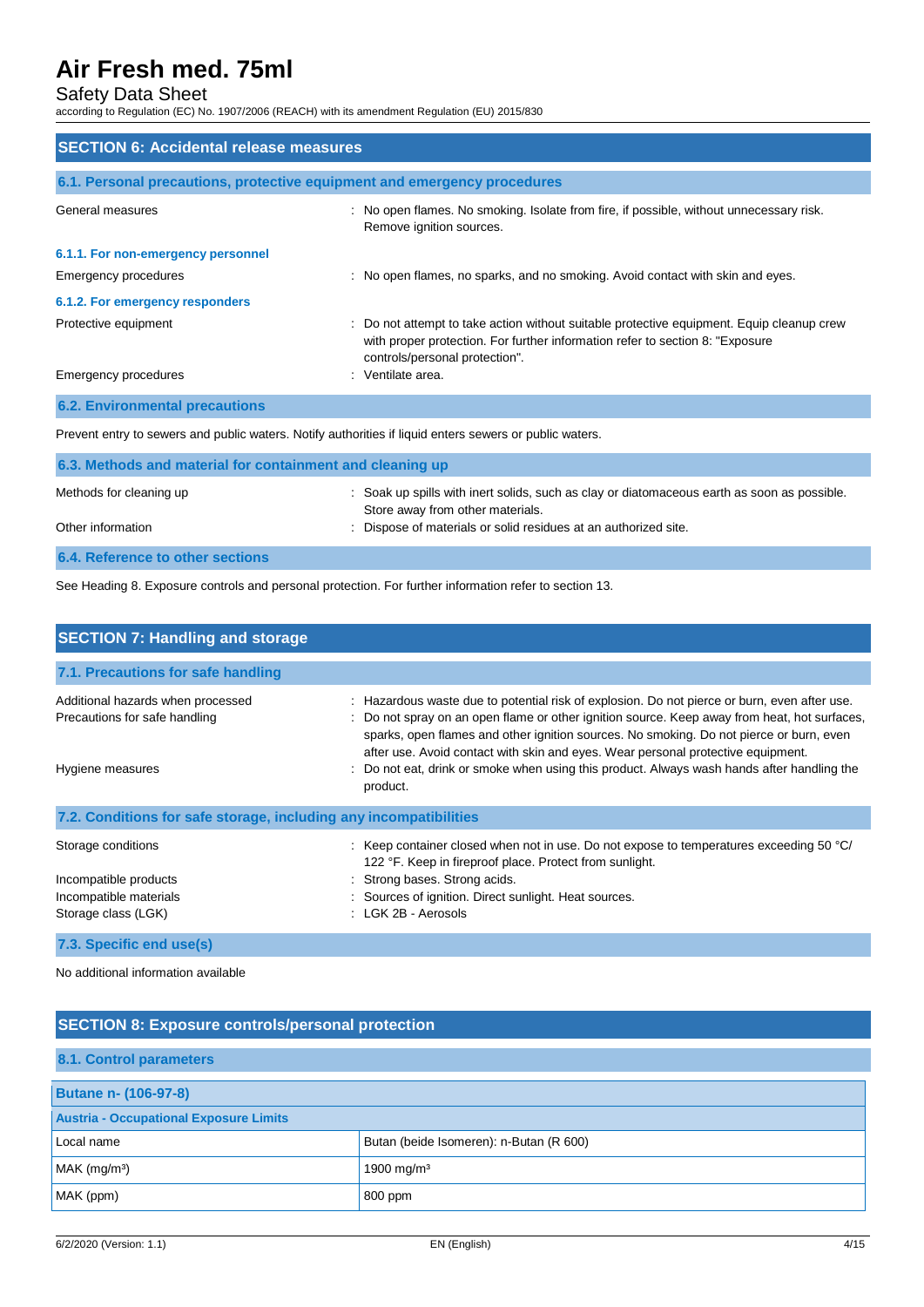# Safety Data Sheet

according to Regulation (EC) No. 1907/2006 (REACH) with its amendment Regulation (EU) 2015/830

| <b>Butane n- (106-97-8)</b>                              |                                         |  |  |
|----------------------------------------------------------|-----------------------------------------|--|--|
| MAK Short time value (mg/m <sup>3</sup> )                | 3800 mg/m <sup>3</sup> (3x 60(Mow) min) |  |  |
| MAK Short time value (ppm)                               | 1600 ppm (3x 60(Mow) min)               |  |  |
| Regulatory reference                                     | BGBI. II Nr. 238/2018                   |  |  |
| <b>Germany - Occupational Exposure Limits (TRGS 900)</b> |                                         |  |  |
| TRGS 900 Local name                                      | <b>Butan</b>                            |  |  |
| Occupational exposure limit value (mg/m <sup>3</sup> )   | 2400 mg/m <sup>3</sup>                  |  |  |
| Occupational exposure limit value (ppm)                  | 1000 ppm                                |  |  |
| Limitation of exposure peaks                             | 4(II)                                   |  |  |
| TRGS 900 Remark                                          | <b>DFG</b>                              |  |  |
| TRGS 900 Regulatory reference                            | <b>TRGS900</b>                          |  |  |
| <b>Switzerland - Occupational Exposure Limits</b>        |                                         |  |  |
| Local name                                               | n-Butane / n-Butan                      |  |  |
| $MAK$ (mg/m <sup>3</sup> )                               | 1900 mg/m <sup>3</sup>                  |  |  |
| MAK (ppm)                                                | 800 ppm                                 |  |  |
| KZGW (mg/m <sup>3</sup> )                                | 7600 mg/m <sup>3</sup>                  |  |  |
| KZGW (ppm)                                               | 3200 ppm                                |  |  |
| Critical toxicity                                        | SNC / ZNS                               |  |  |
| Regulatory reference                                     | www.suva.ch, 01.01.2020                 |  |  |

| <b>Propane (74-98-6)</b>                                 |                                         |  |
|----------------------------------------------------------|-----------------------------------------|--|
| <b>Austria - Occupational Exposure Limits</b>            |                                         |  |
| Local name                                               | Propan (R 290)                          |  |
| $MAK$ (mg/m <sup>3</sup> )                               | 1800 mg/m <sup>3</sup>                  |  |
| MAK (ppm)                                                | 1000 ppm                                |  |
| MAK Short time value (mg/m <sup>3</sup> )                | 3600 mg/m <sup>3</sup> (3x 60(Mow) min) |  |
| MAK Short time value (ppm)                               | 2000 ppm (3x 60(Mow) min)               |  |
| BGBI. II Nr. 238/2018<br>Regulatory reference            |                                         |  |
| <b>Germany - Occupational Exposure Limits (TRGS 900)</b> |                                         |  |
| TRGS 900 Local name                                      | Propan                                  |  |
| Occupational exposure limit value (mg/m <sup>3</sup> )   | 1800 mg/m <sup>3</sup>                  |  |
| Occupational exposure limit value (ppm)                  | 1000 ppm                                |  |
| Limitation of exposure peaks                             | 4(II)                                   |  |
| TRGS 900 Remark                                          | <b>DFG</b>                              |  |
| TRGS 900 Regulatory reference                            | <b>TRGS900</b>                          |  |
| <b>Switzerland - Occupational Exposure Limits</b>        |                                         |  |
| Local name                                               | Propane / Propan                        |  |
| MAK (mg/m <sup>3</sup> )                                 | 1800 mg/m <sup>3</sup>                  |  |
| MAK (ppm)                                                | 1000 ppm                                |  |
| KZGW (mg/m <sup>3</sup> )                                | 7200 mg/m <sup>3</sup>                  |  |
| KZGW (ppm)                                               | 4000 ppm                                |  |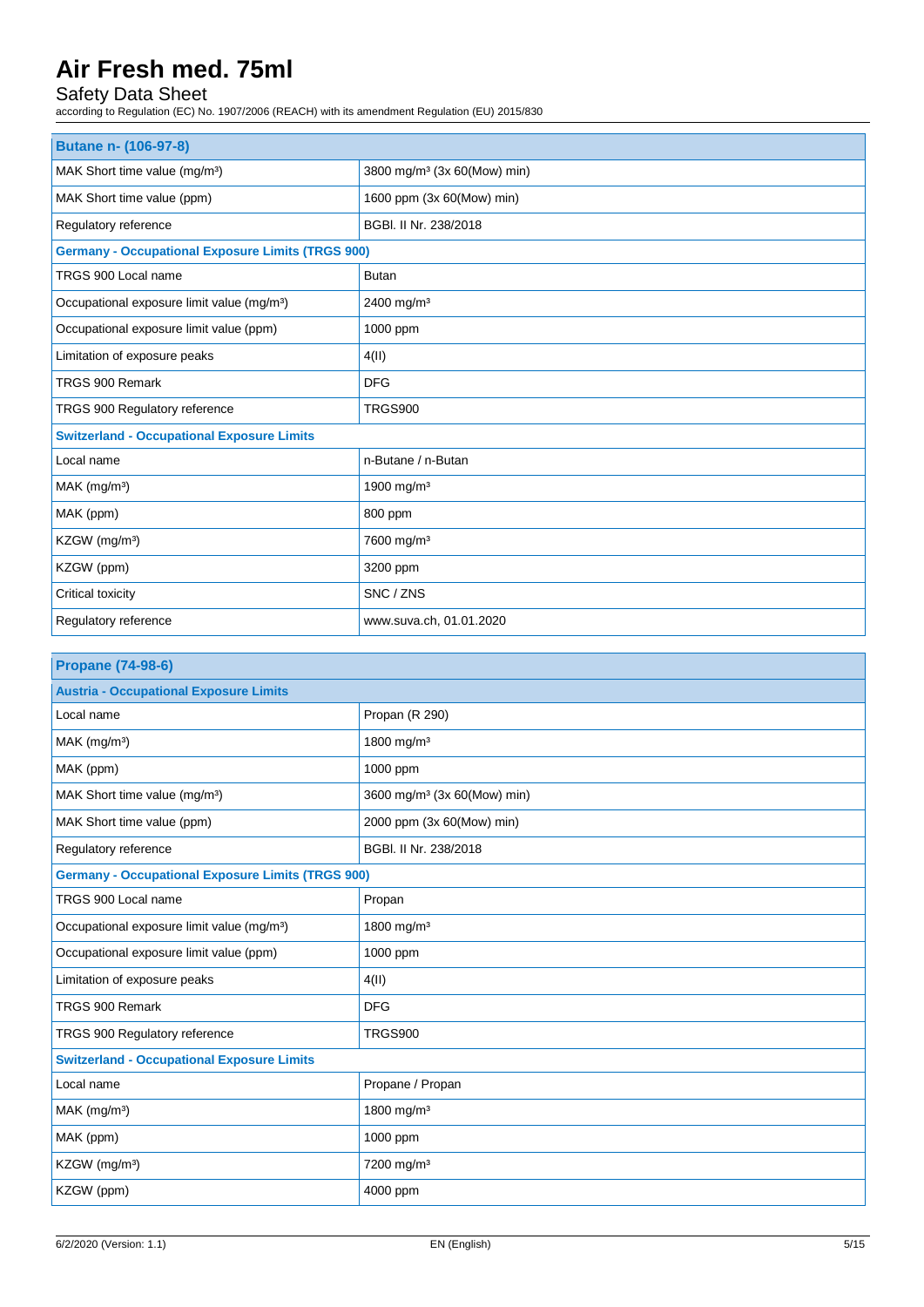# Safety Data Sheet

according to Regulation (EC) No. 1907/2006 (REACH) with its amendment Regulation (EU) 2015/830

| <b>Propane (74-98-6)</b> |                         |  |
|--------------------------|-------------------------|--|
| <b>Critical toxicity</b> | Formel / Formal         |  |
| Remark                   | <b>NIOSH</b>            |  |
| Regulatory reference     | www.suva.ch, 01.01.2020 |  |

| <b>Isobutane (75-28-5)</b>                               |                                           |  |  |
|----------------------------------------------------------|-------------------------------------------|--|--|
| <b>Austria - Occupational Exposure Limits</b>            |                                           |  |  |
| Local name                                               | Butan (beide Isomeren): Isobutan (R 600a) |  |  |
| MAK (mg/m <sup>3</sup> )                                 | 1900 mg/m <sup>3</sup>                    |  |  |
| MAK (ppm)                                                | 800 ppm                                   |  |  |
| MAK Short time value (mg/m <sup>3</sup> )                | 3800 mg/m <sup>3</sup> (3x 60(Mow) min)   |  |  |
| MAK Short time value (ppm)                               | 1600 ppm (3x 60(Mow) min)                 |  |  |
| Regulatory reference                                     | BGBI. II Nr. 238/2018                     |  |  |
| <b>Germany - Occupational Exposure Limits (TRGS 900)</b> |                                           |  |  |
| TRGS 900 Local name                                      | Isobutan                                  |  |  |
| Occupational exposure limit value (mg/m <sup>3</sup> )   | 2400 mg/m <sup>3</sup>                    |  |  |
| Occupational exposure limit value (ppm)                  | 1000 ppm                                  |  |  |
| Limitation of exposure peaks                             | 4(II)                                     |  |  |
| TRGS 900 Remark                                          | <b>DFG</b>                                |  |  |
| TRGS 900 Regulatory reference                            | <b>TRGS900</b>                            |  |  |
| <b>Switzerland - Occupational Exposure Limits</b>        |                                           |  |  |
| Local name                                               | iso-Butane / iso-Butan                    |  |  |
| MAK (mg/m <sup>3</sup> )                                 | 1900 mg/m <sup>3</sup>                    |  |  |
| MAK (ppm)                                                | 800 ppm                                   |  |  |
| KZGW (mg/m <sup>3</sup> )                                | 7600 mg/m <sup>3</sup>                    |  |  |
| KZGW (ppm)                                               | 3200 ppm                                  |  |  |
| Critical toxicity                                        | SNC / ZNS                                 |  |  |
| Regulatory reference                                     | www.suva.ch, 01.01.2020                   |  |  |

| propan-2-ol; isopropyl alcohol; isopropanol (67-63-0)    |                                                                                                                                    |  |  |
|----------------------------------------------------------|------------------------------------------------------------------------------------------------------------------------------------|--|--|
| <b>Austria - Occupational Exposure Limits</b>            |                                                                                                                                    |  |  |
| Local name                                               | 2-Propanol                                                                                                                         |  |  |
| $MAK$ (mg/m <sup>3</sup> )                               | 500 mg/m $3$                                                                                                                       |  |  |
| MAK (ppm)                                                | $200$ ppm                                                                                                                          |  |  |
| MAK Short time value (mg/m <sup>3</sup> )                | 2000 mg/m <sup>3</sup> (4x 30(Miw) min) (Kurzzeitwert für Großguss gilt bis 31.12.2013)<br>2000 mg/m <sup>3</sup> (4x 15(Miw) min) |  |  |
| MAK Short time value (ppm)                               | 800 ppm (4x 15(Miw) min)<br>800 ppm (4x 30(Miw) min) (Kurzzeitwert für Großguss gilt bis 31.12.2013)                               |  |  |
| Regulatory reference                                     | BGBI. II Nr. 238/2018                                                                                                              |  |  |
| <b>Germany - Occupational Exposure Limits (TRGS 900)</b> |                                                                                                                                    |  |  |
| TRGS 900 Local name                                      | Propan-2-ol                                                                                                                        |  |  |
| Occupational exposure limit value (mg/m <sup>3</sup> )   | 500 mg/m $3$                                                                                                                       |  |  |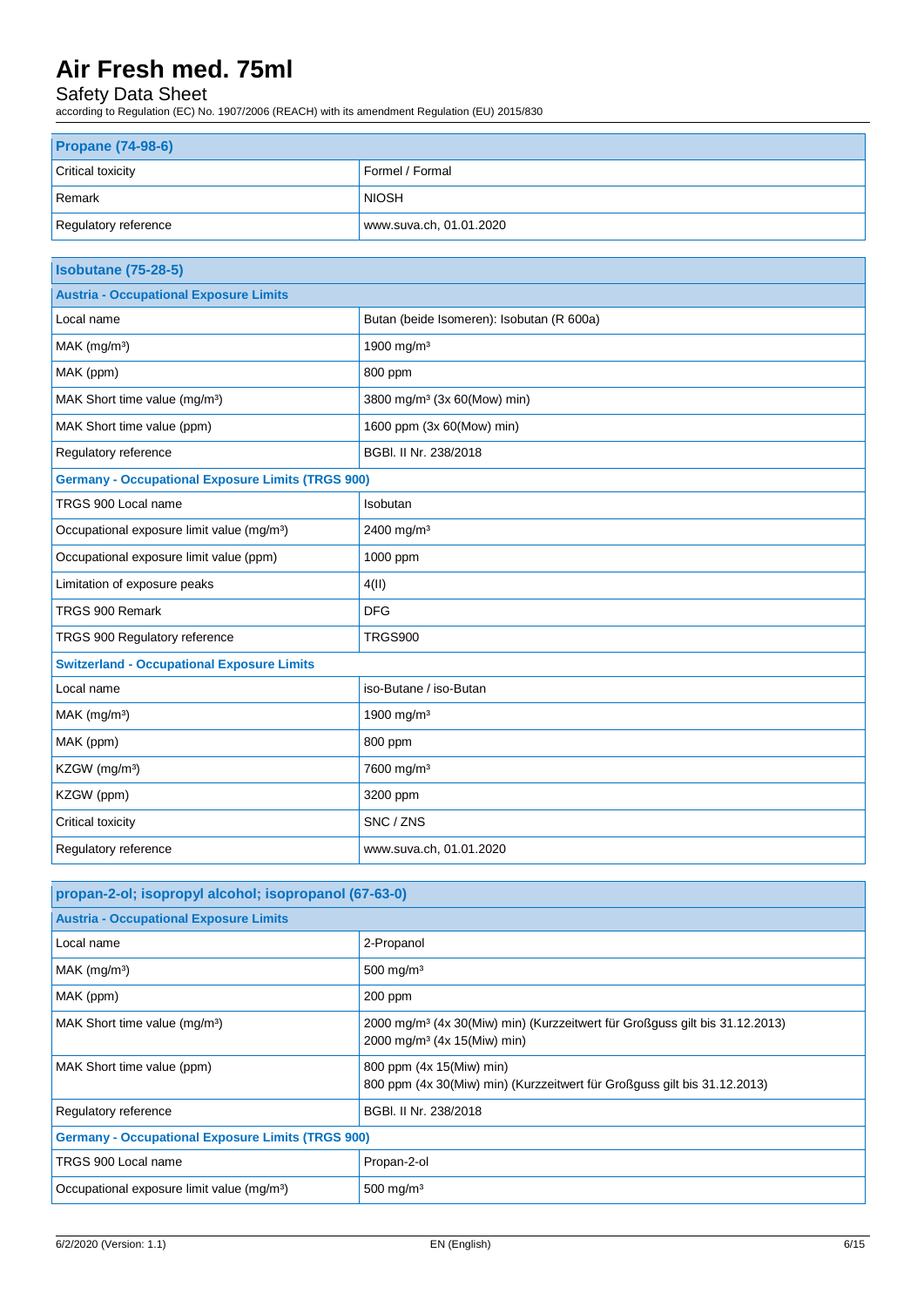# Safety Data Sheet

according to Regulation (EC) No. 1907/2006 (REACH) with its amendment Regulation (EU) 2015/830

| propan-2-ol; isopropyl alcohol; isopropanol (67-63-0) |                                                                                                                                                                                                                                                                                                                                                     |  |  |
|-------------------------------------------------------|-----------------------------------------------------------------------------------------------------------------------------------------------------------------------------------------------------------------------------------------------------------------------------------------------------------------------------------------------------|--|--|
| Occupational exposure limit value (ppm)               | 200 ppm                                                                                                                                                                                                                                                                                                                                             |  |  |
| Limitation of exposure peaks (mg/m <sup>3</sup> )     | 1000 mg/m <sup>3</sup>                                                                                                                                                                                                                                                                                                                              |  |  |
| Limitation of exposure peaks                          | 2(11)                                                                                                                                                                                                                                                                                                                                               |  |  |
| TRGS 900 Remark                                       | DFG;Y                                                                                                                                                                                                                                                                                                                                               |  |  |
| TRGS 900 Regulatory reference                         | <b>TRGS900</b>                                                                                                                                                                                                                                                                                                                                      |  |  |
| <b>Germany - Biological limit values (TRGS 903)</b>   |                                                                                                                                                                                                                                                                                                                                                     |  |  |
| TRGS 903 Local name                                   | Propan-2-ol                                                                                                                                                                                                                                                                                                                                         |  |  |
| TRGS 903 Biological limit value                       | 25 mg/l Parameter: Aceton - Untersuchungsmaterial: U = Urin - Probenahmezeitpunkt: b)<br>Expositionsende, bzw. Schichtende - Festlegung/Begründung: 11/2012 DFG<br>25 mg/l Parameter: Aceton - Untersuchungsmaterial: B = Vollblut, U = Urin -<br>Probenahmezeitpunkt: b) Expositionsende, bzw. Schichtende - Festlegung/Begründung:<br>11/2012 DFG |  |  |
| <b>TRGS 903 Regulatory reference</b>                  | <b>TRGS 903</b>                                                                                                                                                                                                                                                                                                                                     |  |  |
| <b>Switzerland - Occupational Exposure Limits</b>     |                                                                                                                                                                                                                                                                                                                                                     |  |  |
| Local name                                            | Isopropanol (s. 2-Propanol)                                                                                                                                                                                                                                                                                                                         |  |  |
| $MAK$ (mg/m <sup>3</sup> )                            | $500$ mg/m <sup>3</sup><br>500 mg/m <sup>3</sup><br>500 mg/m <sup>3</sup><br>$500$ mg/m <sup>3</sup>                                                                                                                                                                                                                                                |  |  |
| MAK (ppm)                                             | 200 ppm<br>200 ppm<br>200 ppm<br>200 ppm                                                                                                                                                                                                                                                                                                            |  |  |
| KZGW (mg/m <sup>3</sup> )                             | 1000 mg/m <sup>3</sup><br>1000 mg/m <sup>3</sup><br>1000 mg/m <sup>3</sup><br>1000 mg/m <sup>3</sup>                                                                                                                                                                                                                                                |  |  |
| KZGW (ppm)                                            | 400 ppm<br>400 ppm<br>400 ppm<br>400 ppm                                                                                                                                                                                                                                                                                                            |  |  |
| Critical toxicity                                     | VRS, Foie, SNC, Yeux / OAW, Leber, ZNS, Auge                                                                                                                                                                                                                                                                                                        |  |  |
| Notation                                              | $SS_C$ , B / $SS_C$ , B                                                                                                                                                                                                                                                                                                                             |  |  |
| Remark                                                | B SS <sub>c</sub> - Auge & OAW, ZNS, Leber <sup>KT AN</sup> - INRS, NIOSH                                                                                                                                                                                                                                                                           |  |  |
| Regulatory reference                                  | www.suva.ch, 01.01.2020                                                                                                                                                                                                                                                                                                                             |  |  |

| (R)-p-mentha-1,8-diene; d-limonene (5989-27-5)           |                                   |  |
|----------------------------------------------------------|-----------------------------------|--|
| <b>Germany - Occupational Exposure Limits (TRGS 900)</b> |                                   |  |
| TRGS 900 Local name                                      | (R)-p-Mentha-1,8-dien (D-Limonen) |  |
| Occupational exposure limit value (mg/m <sup>3</sup> )   | $28 \text{ mg/m}^3$               |  |
| Occupational exposure limit value (ppm)                  | 5 ppm                             |  |
| Limitation of exposure peaks                             | 4(11)                             |  |
| TRGS 900 Remark                                          | DFG:H:Sh:Y                        |  |
| TRGS 900 Regulatory reference                            | TRGS900                           |  |
| <b>Switzerland - Occupational Exposure Limits</b>        |                                   |  |
| Local name                                               | D-Limonène / D-Limonen            |  |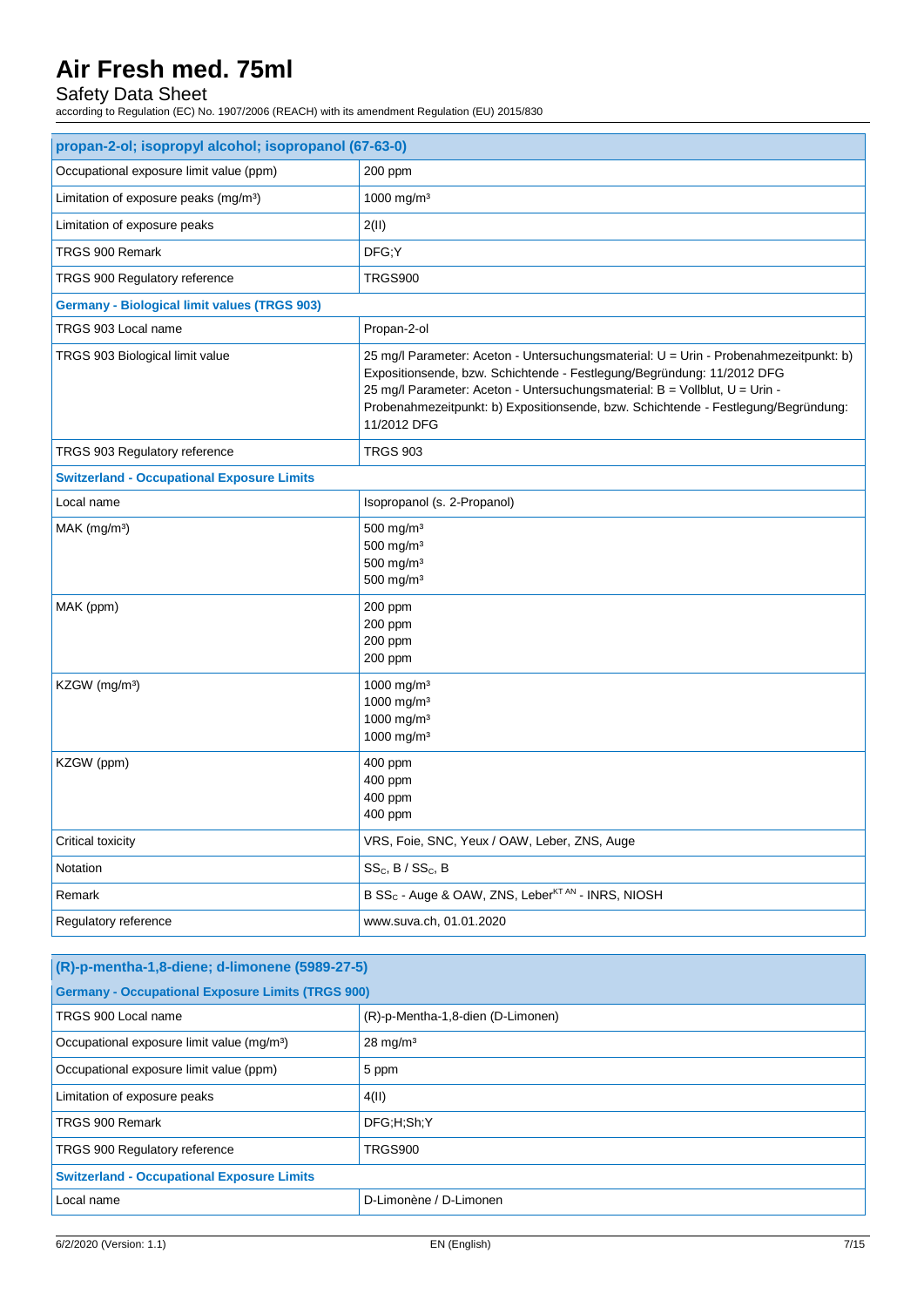# Safety Data Sheet

according to Regulation (EC) No. 1907/2006 (REACH) with its amendment Regulation (EU) 2015/830

| (R)-p-mentha-1,8-diene; d-limonene (5989-27-5) |                         |  |
|------------------------------------------------|-------------------------|--|
| MAK (mg/m <sup>3</sup> )                       | $40 \text{ mg/m}^3$     |  |
| MAK (ppm)                                      | 7 ppm                   |  |
| KZGW (mg/m <sup>3</sup> )                      | $80 \text{ mg/m}^3$     |  |
| KZGW (ppm)                                     | 14 ppm                  |  |
| Critical toxicity                              | Foie / Leber            |  |
| Notation                                       | $S, SS_c/S, SS_c$       |  |
| Regulatory reference                           | www.suva.ch, 01.01.2020 |  |

**8.2. Exposure controls**

### **Appropriate engineering controls:**

Ensure good ventilation of the work station.

### **Personal protective equipment:**

Avoid all unnecessary exposure.

#### **Materials for protective clothing:**

Wear suitable protective clothing

### **Hand protection:**

In case of repeated or prolonged contact wear gloves

| Type                                      | Material              | Permeation             | Thickness (mm) | <b>Penetration</b> | <b>Standard</b> |
|-------------------------------------------|-----------------------|------------------------|----------------|--------------------|-----------------|
| Chemically resistant<br>protective gloves | Fluoro rubber (Viton) | $6$ ( $>$ 480 minutes) | $\geq 0.7$     | 3 (> 0.65)         |                 |
|                                           | Nitrile rubber (NBR)  | $5$ ( $>$ 240 minutes) | $\geq 0.4$     | 3 (> 0.65)         |                 |
|                                           | Butyl rubber          | $4$ ( $> 120$ minutes) | $\geq 0.7$     | 3 (> 0.65)         |                 |

| Eye protection:                                                  |  |
|------------------------------------------------------------------|--|
| Chemical goggles or safety glasses. Safety glasses               |  |
|                                                                  |  |
| Skin and body protection:                                        |  |
| Wear suitable protective clothing                                |  |
|                                                                  |  |
| <b>Respiratory protection:</b>                                   |  |
| [In case of inadequate ventilation] wear respiratory protection. |  |

| . .            |                            |                  |          |  |  |  |
|----------------|----------------------------|------------------|----------|--|--|--|
| <b>Device</b>  | <b>Filter type</b>         | <b>Condition</b> | Standard |  |  |  |
| l Aerosol mask | Filter AX (brown), Type P3 |                  |          |  |  |  |

#### **Personal protective equipment symbol(s):**



**Environmental exposure controls:**

Avoid release to the environment. **Other information:**

Do not eat, drink or smoke during use.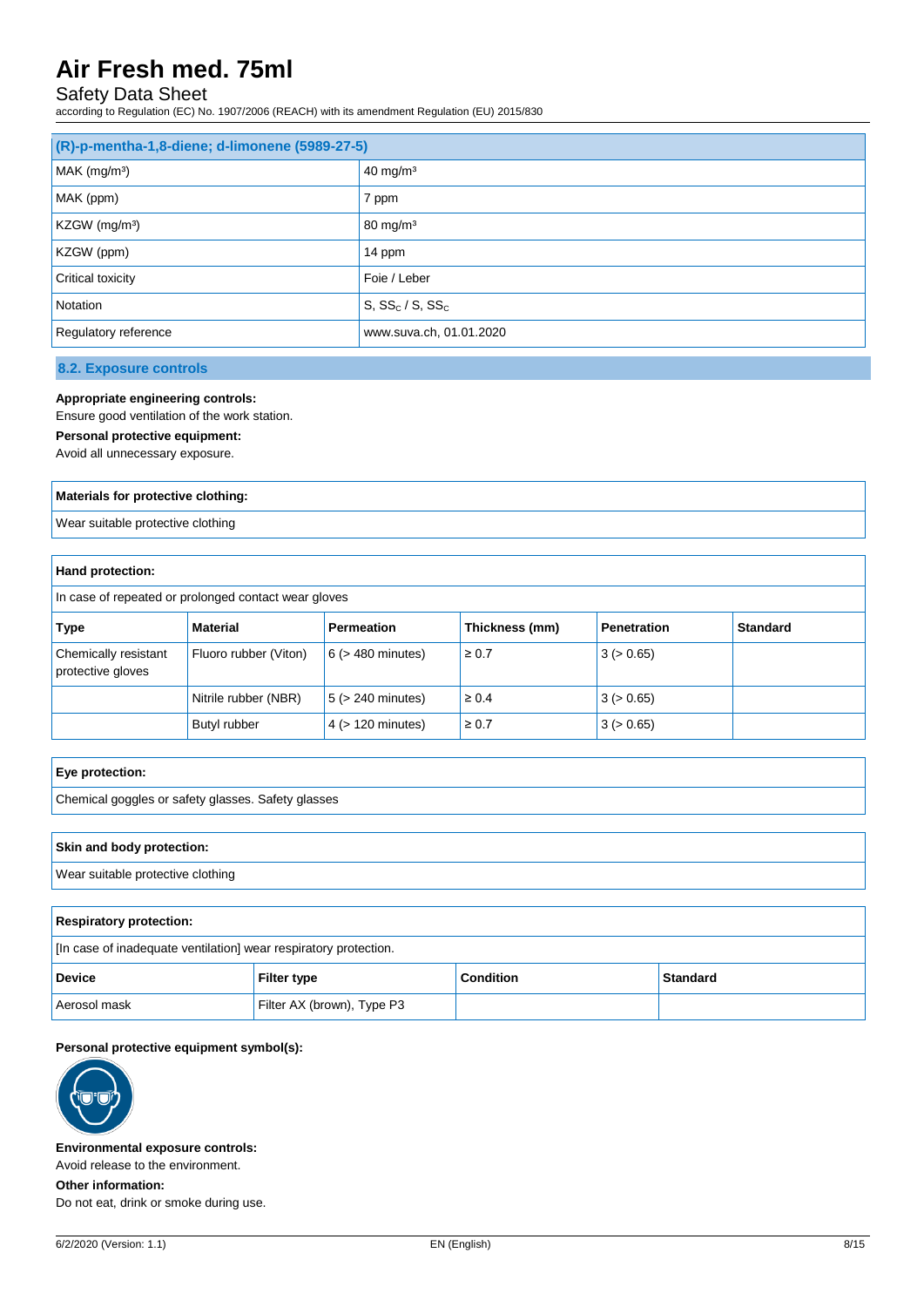## Safety Data Sheet

according to Regulation (EC) No. 1907/2006 (REACH) with its amendment Regulation (EU) 2015/830

### **SECTION 9: Physical and chemical properties**

| 9.1. Information on basic physical and chemical properties                                                                                                                                                                                                                                                                                                                                                                                                                                                          |                                                                                                                                                                                                                                                                                                                                                                                                                                                                                               |  |  |
|---------------------------------------------------------------------------------------------------------------------------------------------------------------------------------------------------------------------------------------------------------------------------------------------------------------------------------------------------------------------------------------------------------------------------------------------------------------------------------------------------------------------|-----------------------------------------------------------------------------------------------------------------------------------------------------------------------------------------------------------------------------------------------------------------------------------------------------------------------------------------------------------------------------------------------------------------------------------------------------------------------------------------------|--|--|
| Physical state<br>Colour<br>Odour<br>Odour threshold<br>pH<br>Relative evaporation rate (butylacetate=1)<br>Melting point<br>Freezing point<br>Boiling point<br>Flash point<br>Auto-ignition temperature<br>Decomposition temperature<br>Flammability (solid, gas)<br>Vapour pressure<br>Relative vapour density at 20 °C<br>Relative density<br>Solubility<br>Partition coefficient n-octanol/water (Log Pow)<br>Viscosity, kinematic<br>Viscosity, dynamic<br><b>Explosive properties</b><br>Oxidising properties | : Liquid<br>Colourless.<br>characteristic.<br>No data available<br>No data available<br>No data available<br>Not applicable<br>No data available<br>No data available<br>No data available<br>No data available<br>No data available<br>Extremely flammable aerosol.<br>No data available<br>No data available<br>No data available<br>No data available<br>No data available<br>: No data available<br>No data available<br>Pressurised container: May burst if heated.<br>No data available |  |  |
| <b>Explosive limits</b>                                                                                                                                                                                                                                                                                                                                                                                                                                                                                             | : No data available                                                                                                                                                                                                                                                                                                                                                                                                                                                                           |  |  |
| 9.2. Other information                                                                                                                                                                                                                                                                                                                                                                                                                                                                                              |                                                                                                                                                                                                                                                                                                                                                                                                                                                                                               |  |  |

VOC content : 89.2577 %

## **SECTION 10: Stability and reactivity**

### **10.1. Reactivity**

Extremely flammable aerosol. Pressurised container: May burst if heated.

#### **10.2. Chemical stability**

Contains gas under pressure; may explode if heated. Extreme risk of explosion by shock, friction, fire or other sources of ignition. Extremely flammable aerosol.

### **10.3. Possibility of hazardous reactions**

Not established.

### **10.4. Conditions to avoid**

Direct sunlight. Heat. Sparks. Open flame. Avoid contact with hot surfaces. No flames, no sparks. Eliminate all sources of ignition.

### **10.5. Incompatible materials**

Strong acids. Strong bases.

**10.6. Hazardous decomposition products**

fume. Carbon monoxide. Carbon dioxide.

| <b>SECTION 11: Toxicological information</b> |                  |  |  |  |
|----------------------------------------------|------------------|--|--|--|
| 11.1. Information on toxicological effects   |                  |  |  |  |
| Acute toxicity (oral)                        | : Not classified |  |  |  |

Acute toxicity (dermal) **Example 2** Contract 2 Contract 2 Contract 2 Contract 2 Contract 2 Contract 2 Contract 2 Contract 2 Contract 2 Contract 2 Contract 2 Contract 2 Contract 2 Contract 2 Contract 2 Contract 2 Contract 2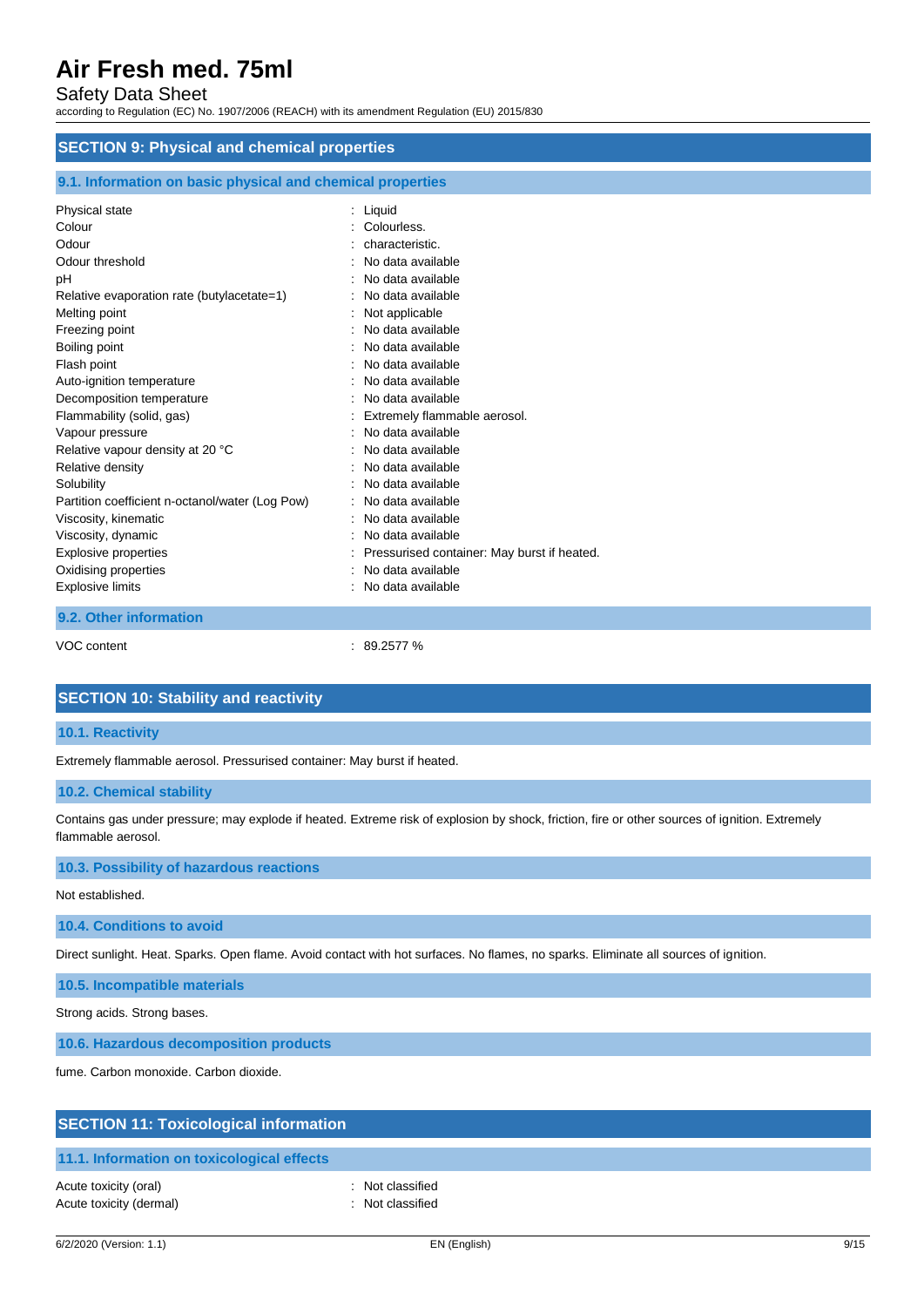# Safety Data Sheet

according to Regulation (EC) No. 1907/2006 (REACH) with its amendment Regulation (EU) 2015/830

Acute toxicity (inhalation) **induces**  $\cdot$  Not classified

| propan-2-ol; isopropyl alcohol; isopropanol (67-63-0) |                                                                                        |  |  |
|-------------------------------------------------------|----------------------------------------------------------------------------------------|--|--|
| LD50 oral rat                                         | 5840 mg/kg bodyweight Animal: rat, Guideline: OECD Guideline 401 (Acute Oral Toxicity) |  |  |
| LD50 oral                                             | 4396 mg/kg bodyweight                                                                  |  |  |
| LD50 dermal                                           | 12800 mg/kg bodyweight                                                                 |  |  |
| LC50 inhalation rat (Dust/Mist - mg/l/4h)             | 46600 mg/l                                                                             |  |  |

| (R)-p-mentha-1,8-diene; d-limonene (5989-27-5) |                                                                                                                                            |
|------------------------------------------------|--------------------------------------------------------------------------------------------------------------------------------------------|
| LD50 oral rat                                  | > 2000 mg/kg bodyweight Animal: rat, Animal sex: female, Guideline: OECD Guideline<br>423 (Acute Oral toxicity - Acute Toxic Class Method) |
| Skin corrosion/irritation                      | Not classified                                                                                                                             |
| Additional information                         | Based on available data, the classification criteria are not met                                                                           |
| Serious eye damage/irritation                  | Causes serious eye irritation.                                                                                                             |
| Additional information                         | Based on available data, the classification criteria are not met                                                                           |
| Respiratory or skin sensitisation              | Not classified                                                                                                                             |
| Additional information                         | Based on available data, the classification criteria are not met                                                                           |
| Germ cell mutagenicity                         | Not classified                                                                                                                             |
| Additional information                         | Based on available data, the classification criteria are not met                                                                           |
| Carcinogenicity                                | Not classified                                                                                                                             |
| Additional information                         | Based on available data, the classification criteria are not met                                                                           |
| Reproductive toxicity                          | Not classified                                                                                                                             |
| Additional information                         | Based on available data, the classification criteria are not met                                                                           |
| STOT-single exposure                           | May cause drowsiness or dizziness.                                                                                                         |
| Additional information                         | Based on available data, the classification criteria are not met                                                                           |
| STOT-repeated exposure                         | Not classified                                                                                                                             |
| Additional information                         | Based on available data, the classification criteria are not met                                                                           |
| Aspiration hazard                              | Not classified                                                                                                                             |
| Additional information                         | Based on available data, the classification criteria are not met                                                                           |
|                                                |                                                                                                                                            |

| Air Fresh med. 75ml |         |
|---------------------|---------|
| Vaporizer           | Aerosol |

Potential adverse human health effects and symptoms : Based on available data, the classification criteria are not met.

| <b>SECTION 12: Ecological information</b>                                        |                                                                          |
|----------------------------------------------------------------------------------|--------------------------------------------------------------------------|
| <b>12.1. Toxicity</b>                                                            |                                                                          |
| Ecology - general<br>Hazardous to the aquatic environment, short-term<br>(acute) | : Harmful to aquatic life with long lasting effects.<br>: Not classified |
| Hazardous to the aquatic environment, long-term<br>(chronic)                     | : Harmful to aquatic life with long lasting effects.                     |

| propan-2-ol; isopropyl alcohol; isopropanol (67-63-0) |                                                         |  |  |
|-------------------------------------------------------|---------------------------------------------------------|--|--|
| LC50 fish 1                                           | 9640 mg/l                                               |  |  |
| LC50 fish 2                                           | 9640 mg/l Test organisms (species): Pimephales promelas |  |  |
| EC50 other aquatic organisms 1                        | 13299 mg/l waterflea                                    |  |  |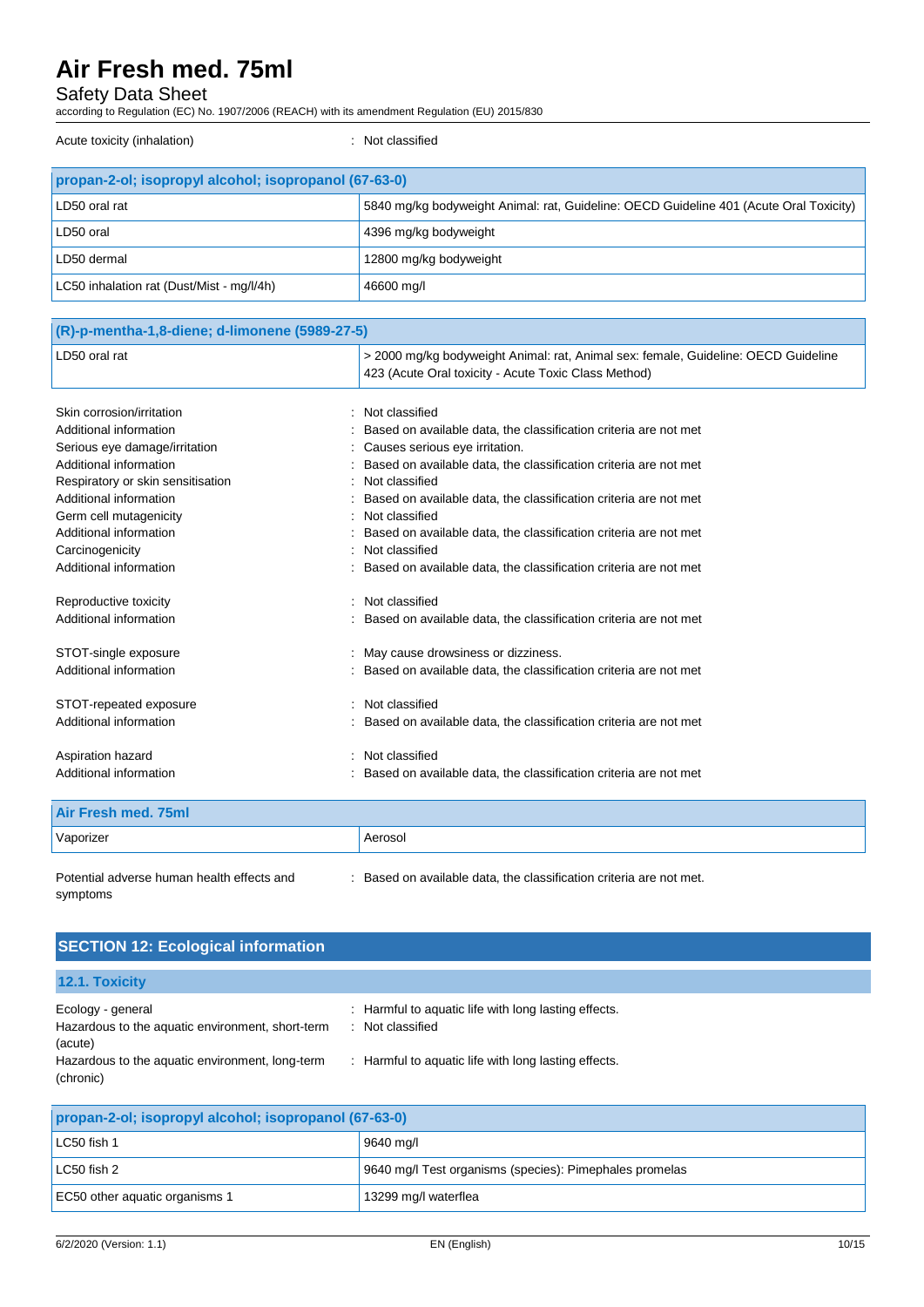# Safety Data Sheet

according to Regulation (EC) No. 1907/2006 (REACH) with its amendment Regulation (EU) 2015/830

| EC50 other aquatic organisms 2                        | > 1000 mg/l                                                                                                                                              |  |  |  |
|-------------------------------------------------------|----------------------------------------------------------------------------------------------------------------------------------------------------------|--|--|--|
|                                                       |                                                                                                                                                          |  |  |  |
| (R)-p-mentha-1,8-diene; d-limonene (5989-27-5)        |                                                                                                                                                          |  |  |  |
| LC50 fish 1                                           | 720 µg/l Test organisms (species): Pimephales promelas                                                                                                   |  |  |  |
| EC50 Daphnia 1                                        | 0.36 mg/l Test organisms (species): Daphnia magna                                                                                                        |  |  |  |
| EC50 72h algae (1)                                    | ≈ 8 mg/l Test organisms (species): Desmodesmus subspicatus (previous name:<br>Scenedesmus subspicatus)                                                   |  |  |  |
| NOEC (chronic)                                        | 0.115 mg/l Test organisms (species): other: For freshwater invertebrates, species<br>frequently include Daphnia magna or Daphnia pulex. Duration: '16 d' |  |  |  |
| 12.2. Persistence and degradability                   |                                                                                                                                                          |  |  |  |
| <b>Air Fresh med. 75ml</b>                            |                                                                                                                                                          |  |  |  |
| Persistence and degradability                         | Not established.                                                                                                                                         |  |  |  |
| 12.3. Bioaccumulative potential                       |                                                                                                                                                          |  |  |  |
| Air Fresh med. 75ml                                   |                                                                                                                                                          |  |  |  |
| Bioaccumulative potential                             | Not established.                                                                                                                                         |  |  |  |
|                                                       |                                                                                                                                                          |  |  |  |
| propan-2-ol; isopropyl alcohol; isopropanol (67-63-0) |                                                                                                                                                          |  |  |  |
| Partition coefficient n-octanol/water (Log Pow)       | 0.05                                                                                                                                                     |  |  |  |
| 12.4. Mobility in soil                                |                                                                                                                                                          |  |  |  |
| No additional information available                   |                                                                                                                                                          |  |  |  |
| 12.5. Results of PBT and vPvB assessment              |                                                                                                                                                          |  |  |  |
| No additional information available                   |                                                                                                                                                          |  |  |  |
| 12.6. Other adverse effects                           |                                                                                                                                                          |  |  |  |
| Additional information                                | : Avoid release to the environment.                                                                                                                      |  |  |  |

| <b>SECTION 13: Disposal considerations</b> |                                                                                                                                                                                             |  |  |  |
|--------------------------------------------|---------------------------------------------------------------------------------------------------------------------------------------------------------------------------------------------|--|--|--|
| 13.1. Waste treatment methods              |                                                                                                                                                                                             |  |  |  |
| Waste treatment methods                    | : Dispose of contents/container in accordance with licensed collector's sorting instructions.                                                                                               |  |  |  |
| Product/Packaging disposal recommendations | : Dispose in a safe manner in accordance with local/national regulations. Container under<br>pressure. Do not drill or burn even after use.                                                 |  |  |  |
| Additional information                     | : Flammable vapours may accumulate in the container.                                                                                                                                        |  |  |  |
| European List of Waste (LoW) code          | : 16 05 04* - gases in pressure containers (including halons) containing dangerous<br>substances                                                                                            |  |  |  |
| Switzerland - Recommendations              | : Disposal according to the Technical Ordinance on Waste (TVA), the Ordinance on<br>Movements of Waste (VeVA) and the DETEC Ordinance concerning lists for the movement<br>of wastes (LVA). |  |  |  |
| Switzerland - Waste code (VeVA)            | : 16 05 04 - [ak] Gases in pressure containers (including halons) containing dangerous<br>substances                                                                                        |  |  |  |

# **SECTION 14: Transport information**

In accordance with ADR / RID / IMDG / IATA / ADN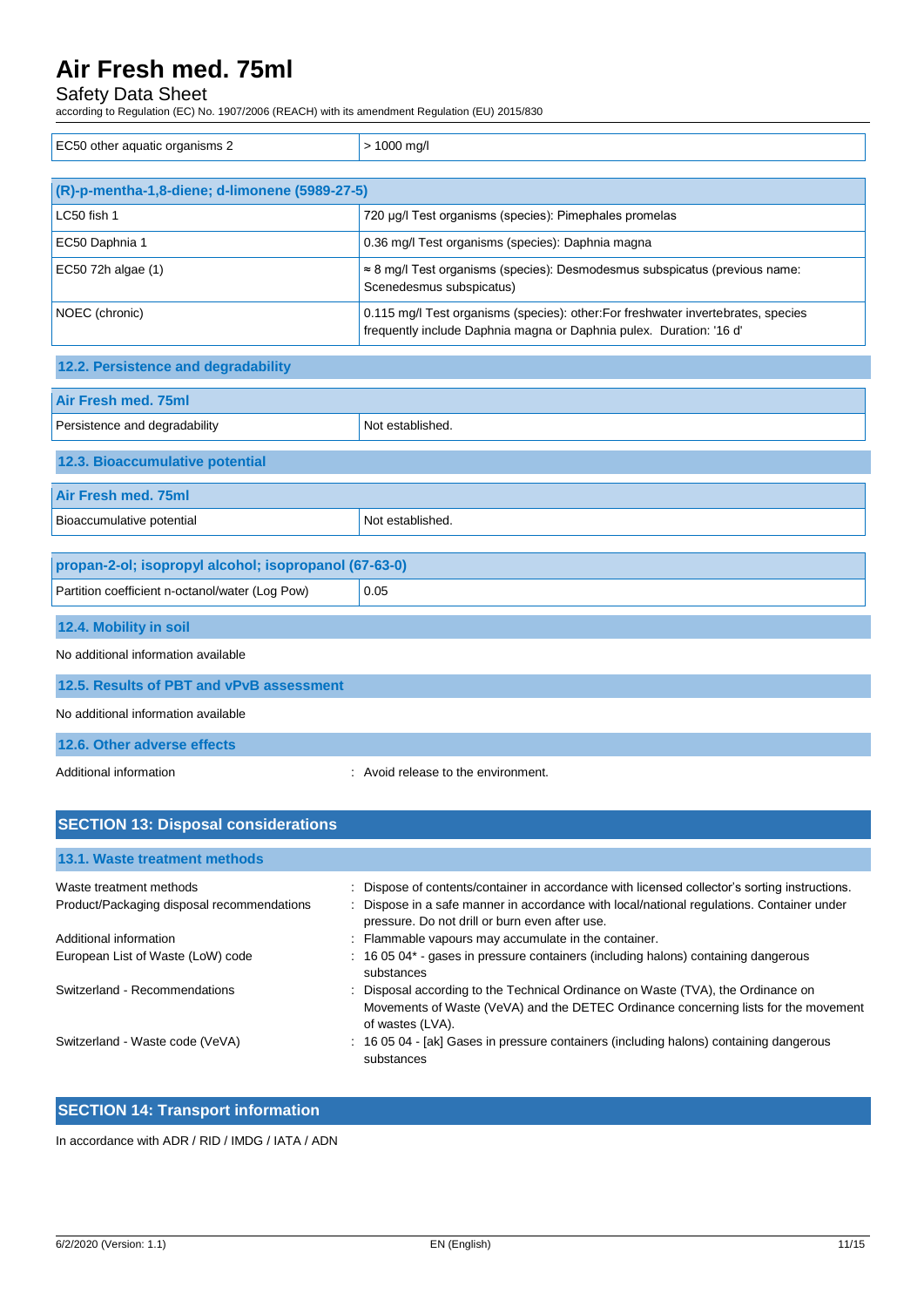# Safety Data Sheet

according to Regulation (EC) No. 1907/2006 (REACH) with its amendment Regulation (EU) 2015/830

| <b>ADR</b>                                                                                                                                                                                                                                                                                                                                                                                                                                                                                                                                                                                                                                                                                                                                                                                                         | <b>IMDG</b>                                                   |                                                                                                                                                           | <b>IATA</b>                                                                                                                                                         | <b>ADN</b>                            | <b>RID</b>                            |  |
|--------------------------------------------------------------------------------------------------------------------------------------------------------------------------------------------------------------------------------------------------------------------------------------------------------------------------------------------------------------------------------------------------------------------------------------------------------------------------------------------------------------------------------------------------------------------------------------------------------------------------------------------------------------------------------------------------------------------------------------------------------------------------------------------------------------------|---------------------------------------------------------------|-----------------------------------------------------------------------------------------------------------------------------------------------------------|---------------------------------------------------------------------------------------------------------------------------------------------------------------------|---------------------------------------|---------------------------------------|--|
| 14.1. UN number                                                                                                                                                                                                                                                                                                                                                                                                                                                                                                                                                                                                                                                                                                                                                                                                    |                                                               |                                                                                                                                                           |                                                                                                                                                                     |                                       |                                       |  |
| <b>UN 1950</b>                                                                                                                                                                                                                                                                                                                                                                                                                                                                                                                                                                                                                                                                                                                                                                                                     | <b>UN 1950</b>                                                |                                                                                                                                                           | <b>UN 1950</b>                                                                                                                                                      | <b>UN 1950</b>                        | <b>UN 1950</b>                        |  |
| 14.2. UN proper shipping name                                                                                                                                                                                                                                                                                                                                                                                                                                                                                                                                                                                                                                                                                                                                                                                      |                                                               |                                                                                                                                                           |                                                                                                                                                                     |                                       |                                       |  |
|                                                                                                                                                                                                                                                                                                                                                                                                                                                                                                                                                                                                                                                                                                                                                                                                                    |                                                               |                                                                                                                                                           |                                                                                                                                                                     |                                       |                                       |  |
| <b>AEROSOLS</b><br>AEROSOLS, FLAMMABLE                                                                                                                                                                                                                                                                                                                                                                                                                                                                                                                                                                                                                                                                                                                                                                             |                                                               | AEROSOLS, FLAMMABLE                                                                                                                                       | AEROSOLS, FLAMMABLE                                                                                                                                                 | <b>AEROSOLS</b>                       |                                       |  |
| <b>Transport document description</b>                                                                                                                                                                                                                                                                                                                                                                                                                                                                                                                                                                                                                                                                                                                                                                              |                                                               |                                                                                                                                                           |                                                                                                                                                                     |                                       |                                       |  |
| UN 1950 AEROSOLS, 2.1,<br>UN 1950 AEROSOLS,<br>FLAMMABLE, 2.1<br>(D)                                                                                                                                                                                                                                                                                                                                                                                                                                                                                                                                                                                                                                                                                                                                               |                                                               | UN 1950 AEROSOLS,<br>FLAMMABLE, 2.1                                                                                                                       | UN 1950 AEROSOLS, 2.1<br>UN 1950 AEROSOLS,<br>FLAMMABLE, 2.1                                                                                                        |                                       |                                       |  |
| 14.3. Transport hazard class(es)                                                                                                                                                                                                                                                                                                                                                                                                                                                                                                                                                                                                                                                                                                                                                                                   |                                                               |                                                                                                                                                           |                                                                                                                                                                     |                                       |                                       |  |
| 2.1                                                                                                                                                                                                                                                                                                                                                                                                                                                                                                                                                                                                                                                                                                                                                                                                                | 2.1                                                           |                                                                                                                                                           | 2.1                                                                                                                                                                 | 2.1                                   | 2.1                                   |  |
|                                                                                                                                                                                                                                                                                                                                                                                                                                                                                                                                                                                                                                                                                                                                                                                                                    |                                                               |                                                                                                                                                           |                                                                                                                                                                     |                                       |                                       |  |
| 14.4. Packing group                                                                                                                                                                                                                                                                                                                                                                                                                                                                                                                                                                                                                                                                                                                                                                                                |                                                               |                                                                                                                                                           |                                                                                                                                                                     |                                       |                                       |  |
| Not applicable                                                                                                                                                                                                                                                                                                                                                                                                                                                                                                                                                                                                                                                                                                                                                                                                     | Not applicable                                                |                                                                                                                                                           | Not applicable                                                                                                                                                      | Not applicable                        | Not applicable                        |  |
| <b>14.5. Environmental hazards</b>                                                                                                                                                                                                                                                                                                                                                                                                                                                                                                                                                                                                                                                                                                                                                                                 |                                                               |                                                                                                                                                           |                                                                                                                                                                     |                                       |                                       |  |
| Dangerous for the<br>environment : No                                                                                                                                                                                                                                                                                                                                                                                                                                                                                                                                                                                                                                                                                                                                                                              | Dangerous for the<br>environment: No<br>Marine pollutant : No |                                                                                                                                                           | Dangerous for the<br>environment : No                                                                                                                               | Dangerous for the<br>environment : No | Dangerous for the<br>environment : No |  |
| No supplementary information available                                                                                                                                                                                                                                                                                                                                                                                                                                                                                                                                                                                                                                                                                                                                                                             |                                                               |                                                                                                                                                           |                                                                                                                                                                     |                                       |                                       |  |
| 14.6. Special precautions for user                                                                                                                                                                                                                                                                                                                                                                                                                                                                                                                                                                                                                                                                                                                                                                                 |                                                               |                                                                                                                                                           |                                                                                                                                                                     |                                       |                                       |  |
| <b>Overland transport</b><br>Classification code (ADR)<br>Special provisions (ADR)<br>Limited quantities (ADR)<br>Excepted quantities (ADR)<br>Packing instructions (ADR)<br>Special packing provisions (ADR)<br>Mixed packing provisions (ADR)<br>Transport category (ADR)<br>Special provisions for carriage - Packages (ADR)<br>Special provisions for carriage - Loading, unloading<br>and handling (ADR)<br>Special provisions for carriage - Operation (ADR)<br>Tunnel restriction code (ADR)<br><b>Transport by sea</b><br>Special provisions (IMDG)<br>Limited quantities (IMDG)<br>Excepted quantities (IMDG)<br>Packing instructions (IMDG)<br>Special packing provisions (IMDG)<br>EmS-No. (Fire)<br>EmS-No. (Spillage)<br>Stowage category (IMDG)<br>Stowage and handling (IMDG)<br>Segregation (IMDG) |                                                               | : 5F<br>: 11<br>E <sub>0</sub><br>:MP9<br>$\therefore$ 2<br>: V14<br>$\therefore$ S2<br>$\therefore$ D<br>$\therefore$ EO<br>$: F-D$<br>$: S-U$<br>: SG69 | : 190, 327, 344, 625<br>P207, LP02<br>: PP87, RR6, L2<br>: CV9, CV12<br>: 63, 190, 277, 327, 344, 959<br>: SP277<br>: P207, LP02<br>: PP87, L2<br>None<br>SW1, SW22 |                                       |                                       |  |
| Air transport<br>PCA Excepted quantities (IATA)<br>PCA Limited quantities (IATA)<br>PCA limited quantity max net quantity (IATA)                                                                                                                                                                                                                                                                                                                                                                                                                                                                                                                                                                                                                                                                                   |                                                               | $\therefore$ EO<br>: Y203                                                                                                                                 | : 30kgG                                                                                                                                                             |                                       |                                       |  |

PCA packing instructions (IATA) : 203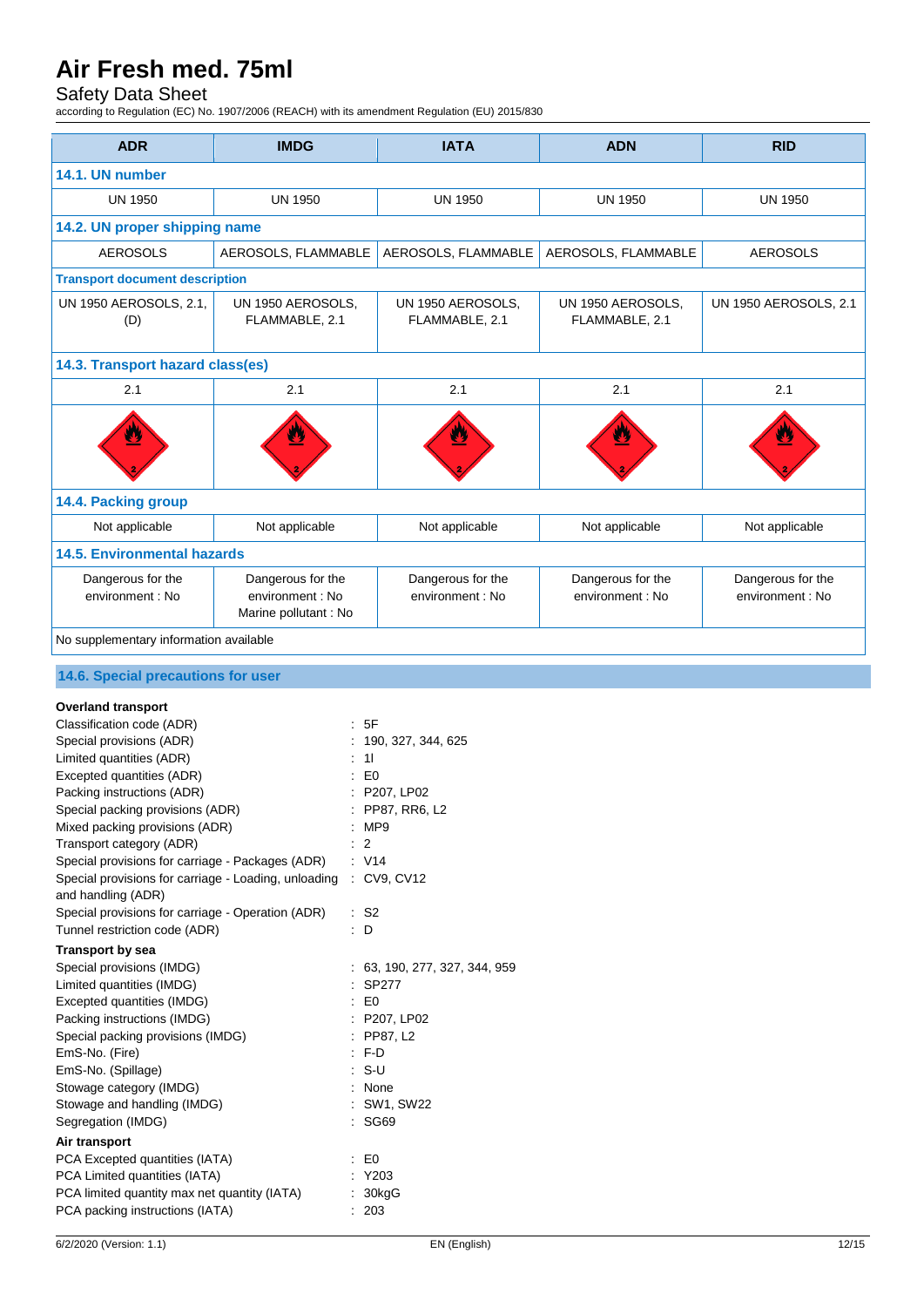## Safety Data Sheet

according to Regulation (EC) No. 1907/2006 (REACH) with its amendment Regulation (EU) 2015/830

| PCA max net quantity (IATA)<br>CAO packing instructions (IATA)<br>CAO max net quantity (IATA)<br>Special provisions (IATA)<br>ERG code (IATA)                                                                                                                                                                                                                                    | : 75kg<br>: 203<br>: 150kg<br>: A145, A167, A802<br>: 10L                                                                                     |
|----------------------------------------------------------------------------------------------------------------------------------------------------------------------------------------------------------------------------------------------------------------------------------------------------------------------------------------------------------------------------------|-----------------------------------------------------------------------------------------------------------------------------------------------|
| Inland waterway transport<br>Classification code (ADN)<br>Special provisions (ADN)<br>Limited quantities (ADN)<br>Excepted quantities (ADN)<br>Equipment required (ADN)<br>Ventilation (ADN)<br>Number of blue cones/lights (ADN)<br><b>Rail transport</b>                                                                                                                       | : 5F<br>: 190, 327, 344, 625<br>: 11<br>$E_0$<br>$:$ PP, EX, A<br>: VE01, VE04<br>$\therefore$ 1                                              |
| Classification code (RID)<br>Special provisions (RID)<br>Limited quantities (RID)<br>Excepted quantities (RID)<br>Packing instructions (RID)<br>Special packing provisions (RID)<br>Mixed packing provisions (RID)<br>Transport category (RID)<br>Special provisions for carriage - Packages (RID)<br>Special provisions for carriage - Loading, unloading<br>and handling (RID) | : 5F<br>: 190, 327, 344, 625<br>: 1L<br>E <sub>0</sub><br>: P207, LP02<br>: PP87, RR6, L2<br>:MP9<br>$\therefore$ 2<br>$:$ W14<br>: CW9, CW12 |
| Colis express (express parcels) (RID)<br>Hazard identification number (RID)                                                                                                                                                                                                                                                                                                      | CE <sub>2</sub><br>: 23                                                                                                                       |

**14.7. Transport in bulk according to Annex II of Marpol and the IBC Code**

Not applicable

## **SECTION 15: Regulatory information**

**15.1. Safety, health and environmental regulations/legislation specific for the substance or mixture**

#### **15.1.1. EU-Regulations**

Contains no REACH substances with Annex XVII restrictions

Contains no substance on the REACH candidate list

Contains no REACH Annex XIV substances

Contains no substance subject to Regulation (EU) No 649/2012 of the European Parliament and of the Council of 4 July 2012 concerning the export and import of hazardous chemicals.

Contains no substance subject to Regulation (EU) No 2019/1021 of the European Parliament and of the Council of 20 June 2019 on persistent organic pollutants

VOC content : 89.2577 %

| Allergenic fragrances > 0,01%: |  |
|--------------------------------|--|
| <b>LIMONENE</b>                |  |
|                                |  |

| Detergent Regulation (648/2004/EC): Labelling of contents: |      |  |  |
|------------------------------------------------------------|------|--|--|
| <b>Component</b>                                           | $\%$ |  |  |
| aliphatic hydrocarbons                                     | 230% |  |  |
| perfumes                                                   |      |  |  |
| <b>LIMONENE</b>                                            |      |  |  |

## **15.1.2. National regulations**

## **Germany**

Water hazard class (WGK) : WGK 2, Significantly hazardous to water (Classification according to AwSV, Annex 1)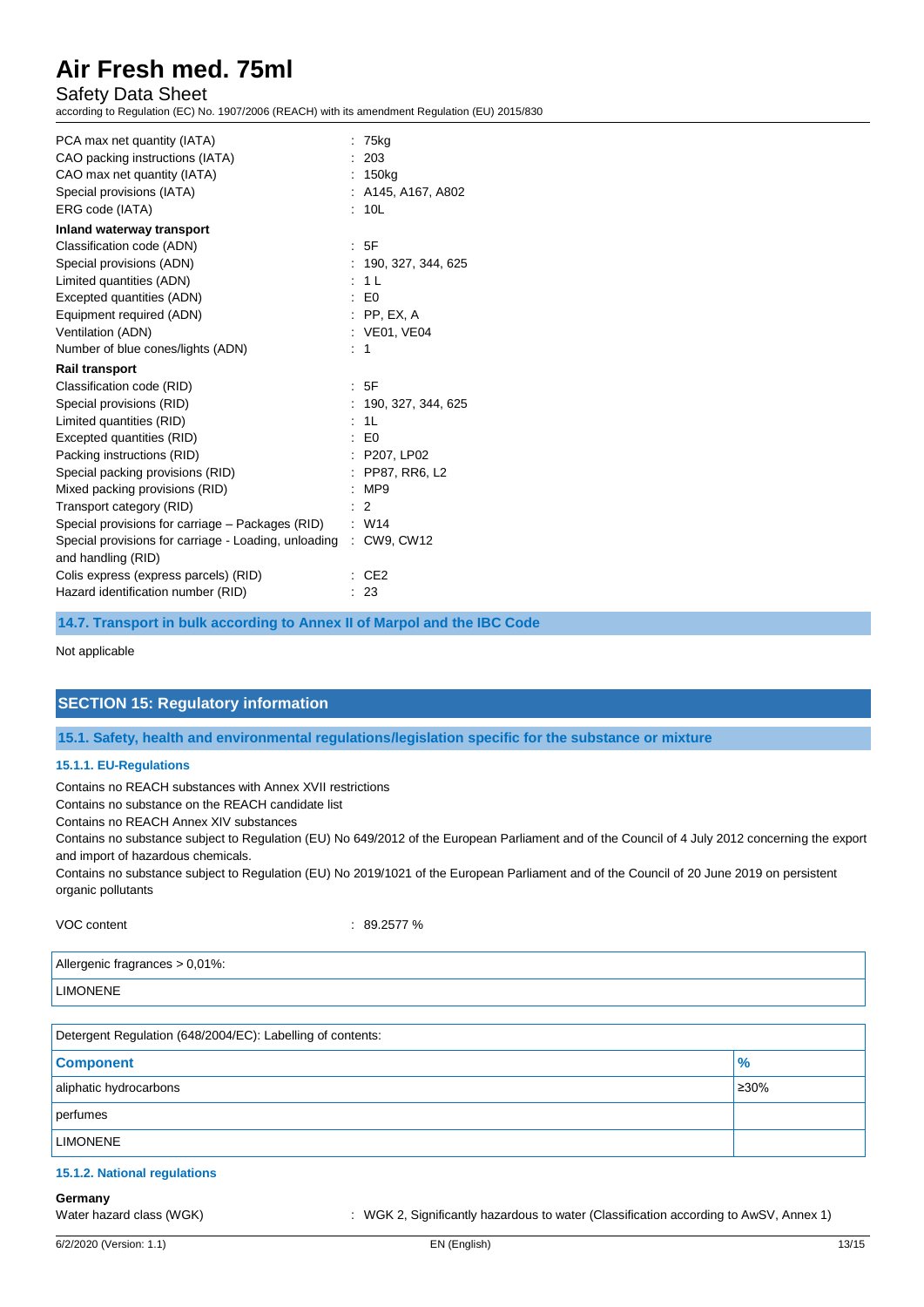## Safety Data Sheet

according to Regulation (EC) No. 1907/2006 (REACH) with its amendment Regulation (EU) 2015/830

| Hazardous Incident Ordinance (12. BImSchV) | : Listed in the 12. BlmSchV (Annex I) under: $1.2.3.1$<br>Quantity threshold for operational area under § 1 para. 1<br>Sentence 1: 150000 kg<br>Sentence 2: 500000 kg |
|--------------------------------------------|-----------------------------------------------------------------------------------------------------------------------------------------------------------------------|
| Switzerland                                |                                                                                                                                                                       |
| <b>Swiss National Regulations</b>          | : Chemicals Ordinance (SR 813.11).                                                                                                                                    |
|                                            | Chemical Risk Reduction Ordinance (SR 814.81).                                                                                                                        |
|                                            | Aerosol Directive (75/324/EEC).                                                                                                                                       |
|                                            | Disposal according to the Technical Ordinance on Waste (TVA), the Ordinance on                                                                                        |
|                                            | Movements of Waste (VeVA) and the DETEC Ordinance concerning lists for the movement                                                                                   |
|                                            | of wastes (LVA).                                                                                                                                                      |
|                                            | Environmental Protection Act, EPA (SR 814.01).                                                                                                                        |
| Storage class (LK)                         | : LK 2 - Liquefied or pressurized gases                                                                                                                               |
| Major Accidents Ordinance (MAO)            | $:$ Annex 1, number 4                                                                                                                                                 |
|                                            | Threshold quantity: 50000 kg                                                                                                                                          |

### **15.2. Chemical safety assessment**

No chemical safety assessment has been carried out

# **SECTION 16: Other information**

| Indication of changes: |                                      |               |                 |  |
|------------------------|--------------------------------------|---------------|-----------------|--|
| <b>Section</b>         | <b>Changed item</b>                  | <b>Change</b> | <b>Comments</b> |  |
|                        | Supersedes                           | Added         |                 |  |
|                        | <b>Revision date</b>                 | Modified      |                 |  |
|                        | Switzerland - Recommendations        | Added         |                 |  |
|                        | Threshold quantity                   | Added         |                 |  |
|                        | Major Accidents Ordinance (MAO)      | Added         |                 |  |
|                        | SDS Ref.                             | Modified      |                 |  |
| 1.1                    | Product code                         | Modified      |                 |  |
| 8.2                    | Respiratory protection               | Modified      |                 |  |
| 8.2                    | Hand protection                      | Modified      |                 |  |
| 13.1                   | European List of Waste (LoW)<br>code | Added         |                 |  |
| 15.1                   | Storage class (LK)                   | Added         |                 |  |
| 15.1                   | <b>Swiss National Regulations</b>    | Added         |                 |  |
| 15.1                   | Storage class (LGK)                  | Added         |                 |  |

Data sources : REGULATION (EC) No 1272/2008 OF THE EUROPEAN PARLIAMENT AND OF THE COUNCIL of 16 December 2008 on classification, labelling and packaging of substances and mixtures, amending and repealing Directives 67/548/EEC and 1999/45/EC, and amending Regulation (EC) No 1907/2006.

Other information : None.

**Full text of H- and EUH-statements:** Aquatic Acute 1 **Hazardous to the aquatic environment** — Acute Hazard, Category 1 Aquatic Chronic 1 **Hazardous to the aquatic environment** — Chronic Hazard, Category 1 Eye Irrit. 2 Serious eye damage/eye irritation, Category 2 Flam. Gas 1A **Flammable gases, Category 1A** Flam. Liq. 2 Flammable liquids, Category 2